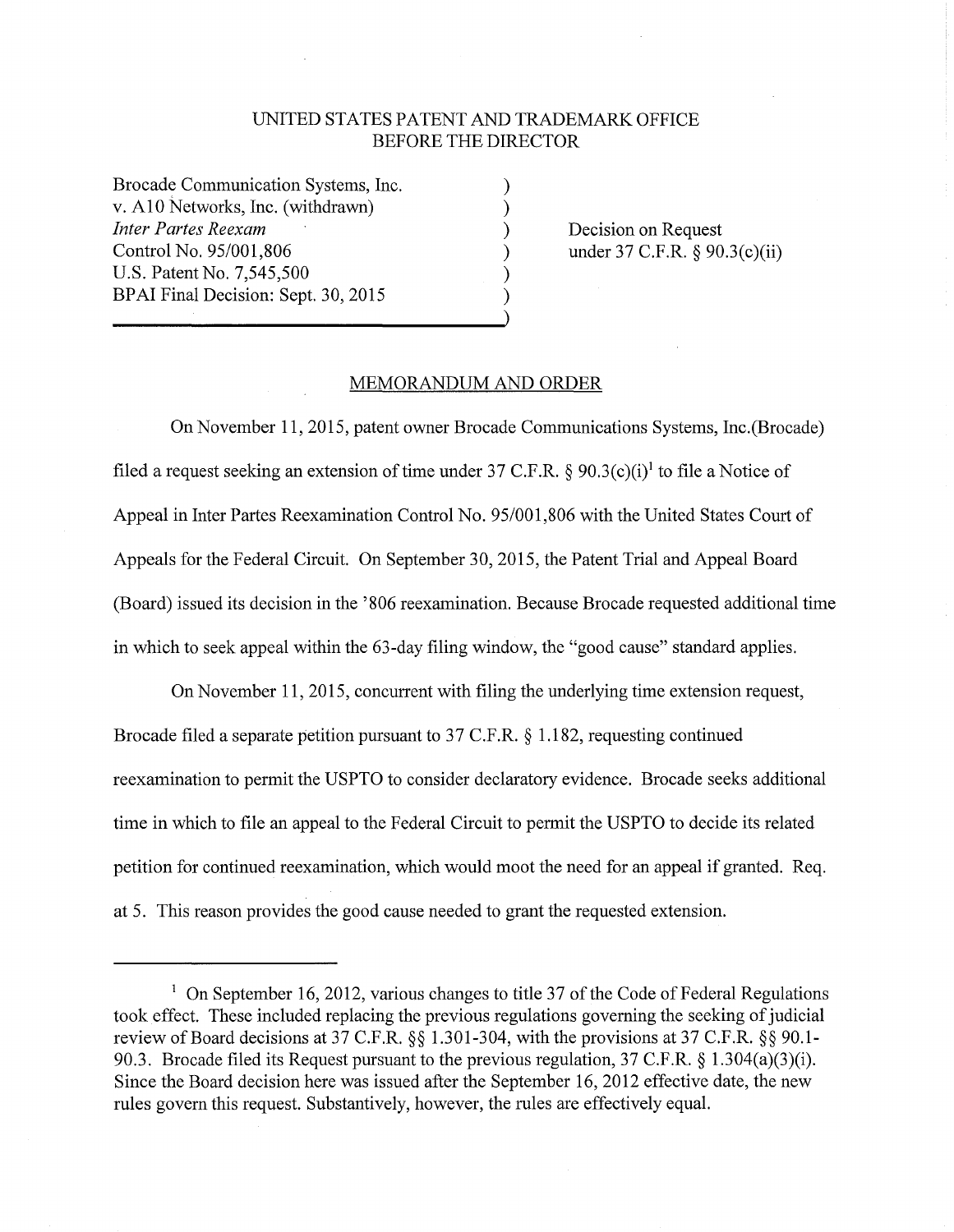However, Brocade requests an extension equal to two months from the date of the USPTO decision on its petition for continued reexamination. Req. at 5. *But see* Req. at 1 (seeking one month). Two months is too long. If the petition is granted and prosecution reopened, no appeal to the Federal Circuit will he necessary. If the petition is denied, Brocade will be in exactly in the same position as it was before it sought to reopen prosecution, namely, faced with deciding whether to seek review of the Board decision at the Federal Circuit. Brocade's time extension request does not state that it needs additional time in which to make that determination; indeed, it has already had since September 30, 2015 to decide whether to seek appeal at the Federal Circuit. *See* 37 C.F.R. § 90.3(c) (requiring basis for time extension request to be made in writing). Given the statutory requirement of special dispatch, and Brocade's statement that the requested time is designed to permit the USPTO to decide Brocade's request to reopen reexamination, a shorter extension-keyed to the USPTO decision on Brocade's related petition to reopen reexamination-is warranted. If needed, Brocade can file a new time extension request seeking additional time in which to file an appeal at the Federal Circuit pursuant to 37 C.F.R. § 90.3 should the USPTO deny Brocade's request to reopen reexamination.